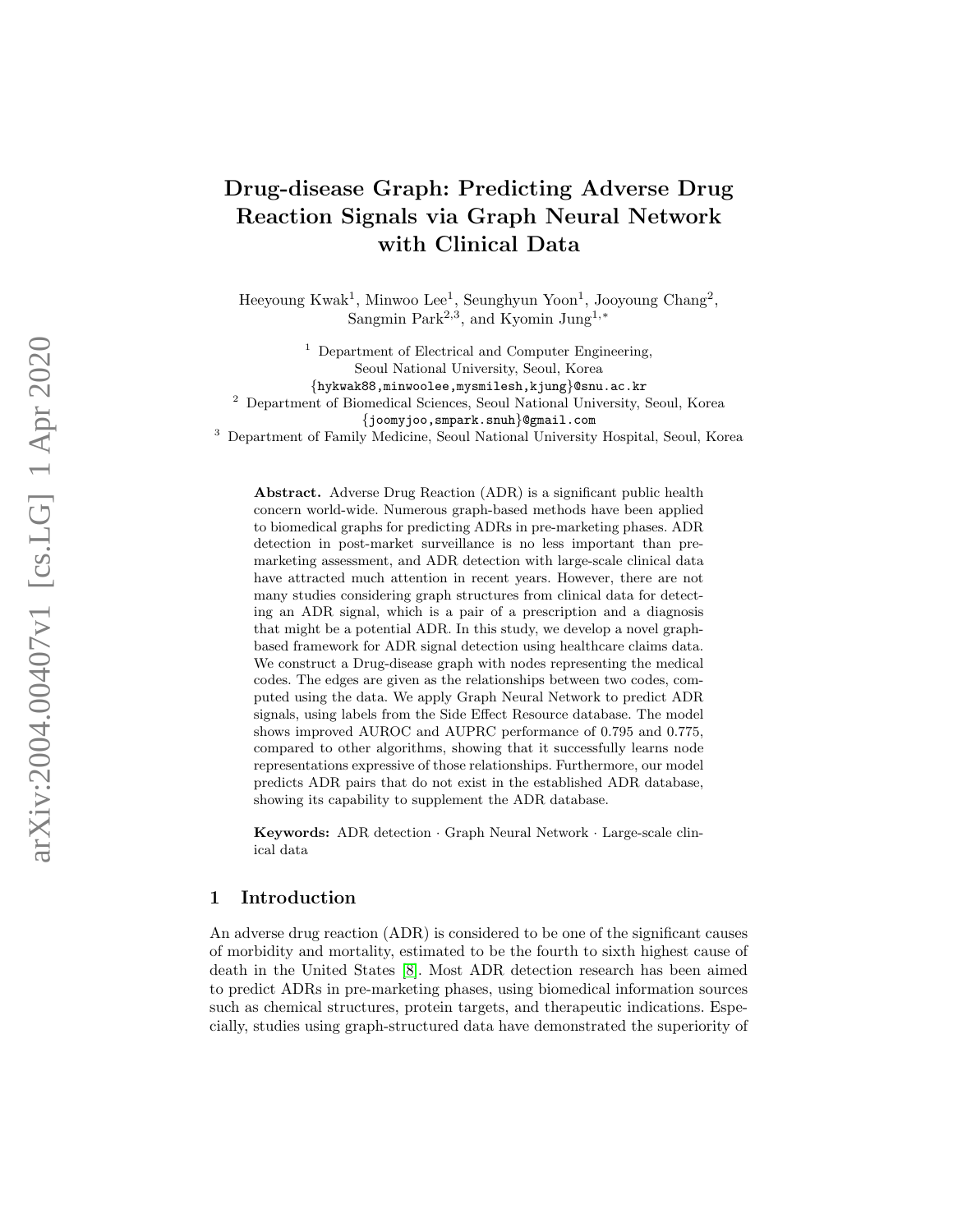

<span id="page-1-0"></span>Fig. 1. Overview of the proposed ADR detection task pipeline. Drug and disease embeddings are learned using Skip-gram model on clinical data. Categorical embedding is extracted from the identifier codes of drug and diseases. Skip-gram and categorical embeddings are jointly used as input of node feature in the heterogeneous graph, and the graph is passed through GNN for ADR prediction.

modeling biomedical interactions as graphs. Nevertheless, capturing potential ADRs from the entire population in post-marketing phases is also essential to fully establish the ADR profiles [\[5\]](#page-10-0). The potential causal relationship between an adverse event and a drug is called a 'signal' when the relation is previously unknown or incompletely documented. Traditional ADR signal detection research in post-marketing phases mainly counts on a spontaneous and voluntary reporting system that collects spontaneous reports of suspected drug-related events, such as the WHO Uppsala Monitoring Center [\[1,](#page-10-1)[2,](#page-10-2)[4\]](#page-10-3). However, the spontaneous reporting system has inherent limitations such as underreporting [\[3,](#page-10-4)[16\]](#page-11-1), selective reporting [\[4\]](#page-10-3), and the lack of drug usage data. Therefore, recent studies have attempted algorithmic approaches to detect ADR signals on large clinical databases such as electronic health records (EHR) and healthcare claims data [\[5,](#page-10-0)[14\]](#page-11-2). Many of these studies apply basic machine learning techniques such as random forest, support vector machines, and neural networks. However, fewer studies are using graph-based approaches on the clinical databases in the field of post-marketing ADR signal detection. Due to the complex polypharmacy and multiple relations among drugs and diseases, we expect that graph structure can provide insights to potential ADRs, which may not otherwise be apparent using disconnected structures.

In this study, we develop a novel graph-based framework for ADR signal detection using healthcare claims data to construct a Drug-disease graph. Specifically, we use National Health Insurance Service-National Sample Cohort (NHIS-NSC), the 12-year healthcare claims data that covers medical histories for one million population [\[10\]](#page-11-3). The constructed graph is a heterogeneous graph with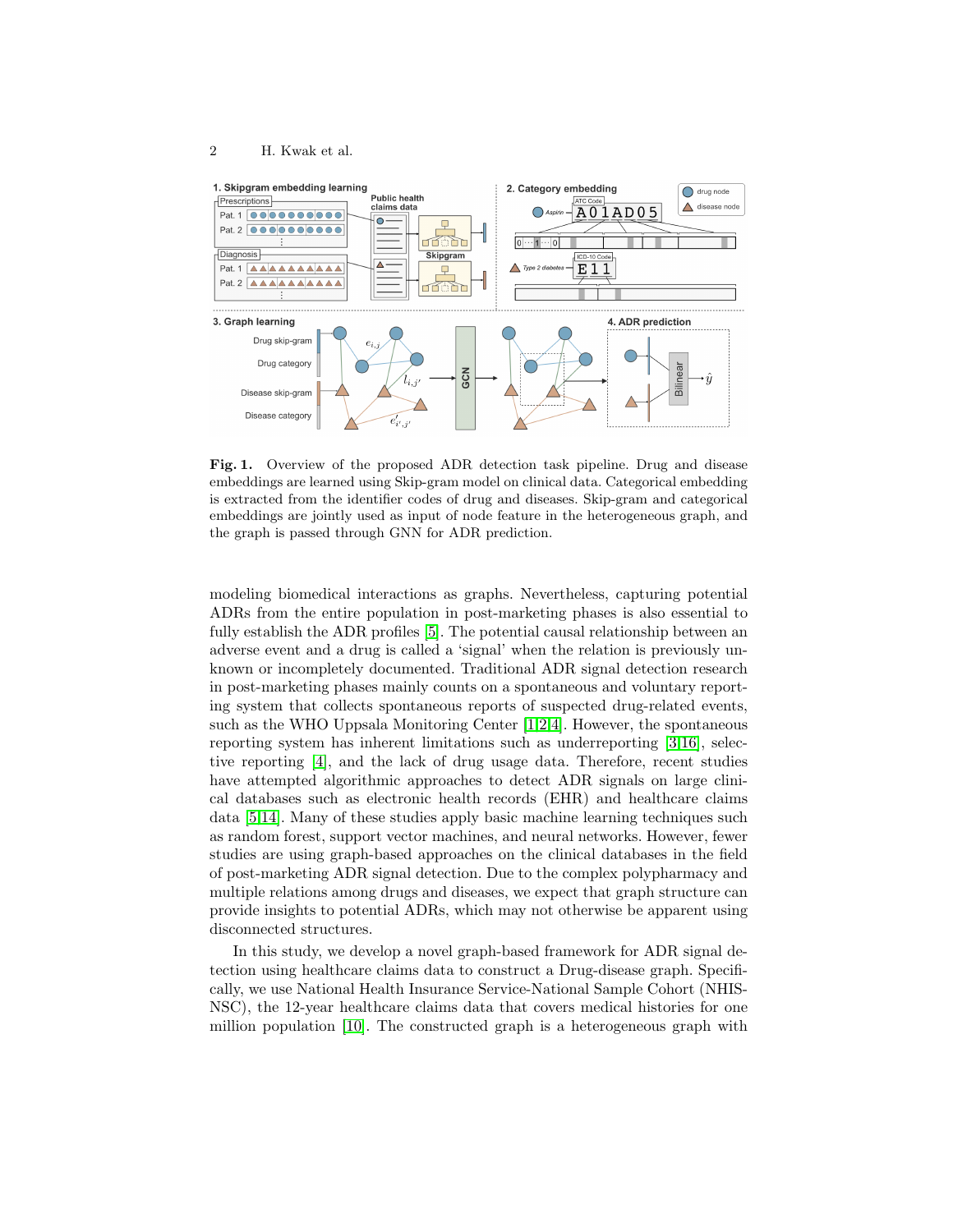drug and disease nodes, as it is depicted in Figure [1.](#page-1-0) The nodes represent the medicine prescription codes and disease diagnosis codes derived from the healthcare claims data. To represent the relations among these codes, we define edge weights using information from the data. For example, l2 -distance between two node embeddings, which are learned from the data, is used to define the drugdrug and disease-disease edge weights. Also, the conditional probability computed on the data is used for the drug-disease relationship. As Graph Neural Network (GNN) models have been demonstrated [\[7,](#page-11-4)[19\]](#page-11-5) their power to solve many tasks with graph-structured data, showing state-of-the-art performances, we use GNN-based approach for ADR detection. We verify that GNNs can learn node representations that are indicative of various relations between drugs and diseases. Then our model makes a prediction on whether a drug node and a disease node will have an ADR relation based on the learned node representations.

To evaluate the performance of the proposed approaches, we conduct experiments with the newly generated dataset using the side effect resource database (SIDER). The empirical results demonstrate the superiority of our proposed model, which outperforms other alternative machine learning algorithms with a significant margin in terms of the area under the receiver operating characteristic (AUROC) score and the area under the precision-recall curve (AUPRC) score. Furthermore, our method unveils ADR candidates that are examined to be very useful information to the medical community. Our model uses only simple data processing and well-established medical terminologies. Therefore, our work does not demand case-by-case feature engineering that requires expertise.

# 2 Related Works

There have been numerous studies on ADR prediction in pre-marketing phases, attempting graph-based approaches on biomedical information sources [\[12,](#page-11-6)[15,](#page-11-7)[18,](#page-11-8)[22\]](#page-11-9). These studies predicted potential side-effects of drug candidate molecules based on their chemical structures [\[15\]](#page-11-7) and additional biological properties [\[12\]](#page-11-6). Although such studies may play important roles in preventing ADRs in pre-marketing phases, capturing potential ADRs in real-world use cases has been considered very important.

A spontaneous and voluntary reporting system has been an important data source of the real world drug usages. Most of the traditional ADR signal detection research used voluntary reporting systems with disproportionality analysis (DA), which measures disproportionality of observed drug-adverse event pairs existing in data and the null expectations [\[1](#page-10-1)[,2,](#page-10-2)[4\]](#page-10-3). Recently, large-scale clinical databases such as EHR (Electronic Health Records) or healthcare claims data have gained popularity as an alternative or additive data source in ADR signal detection research. Much of the studies applied machine learning techniques such as support vector machine (SVM), random forest (RF), logistic regression (LR) and other statistical machine learning methods to model the decision boundary to detect ADR in post-marketing phases [\[5,](#page-10-0)[6](#page-10-5)[,11,](#page-11-10)[14,](#page-11-2)[21\]](#page-11-11).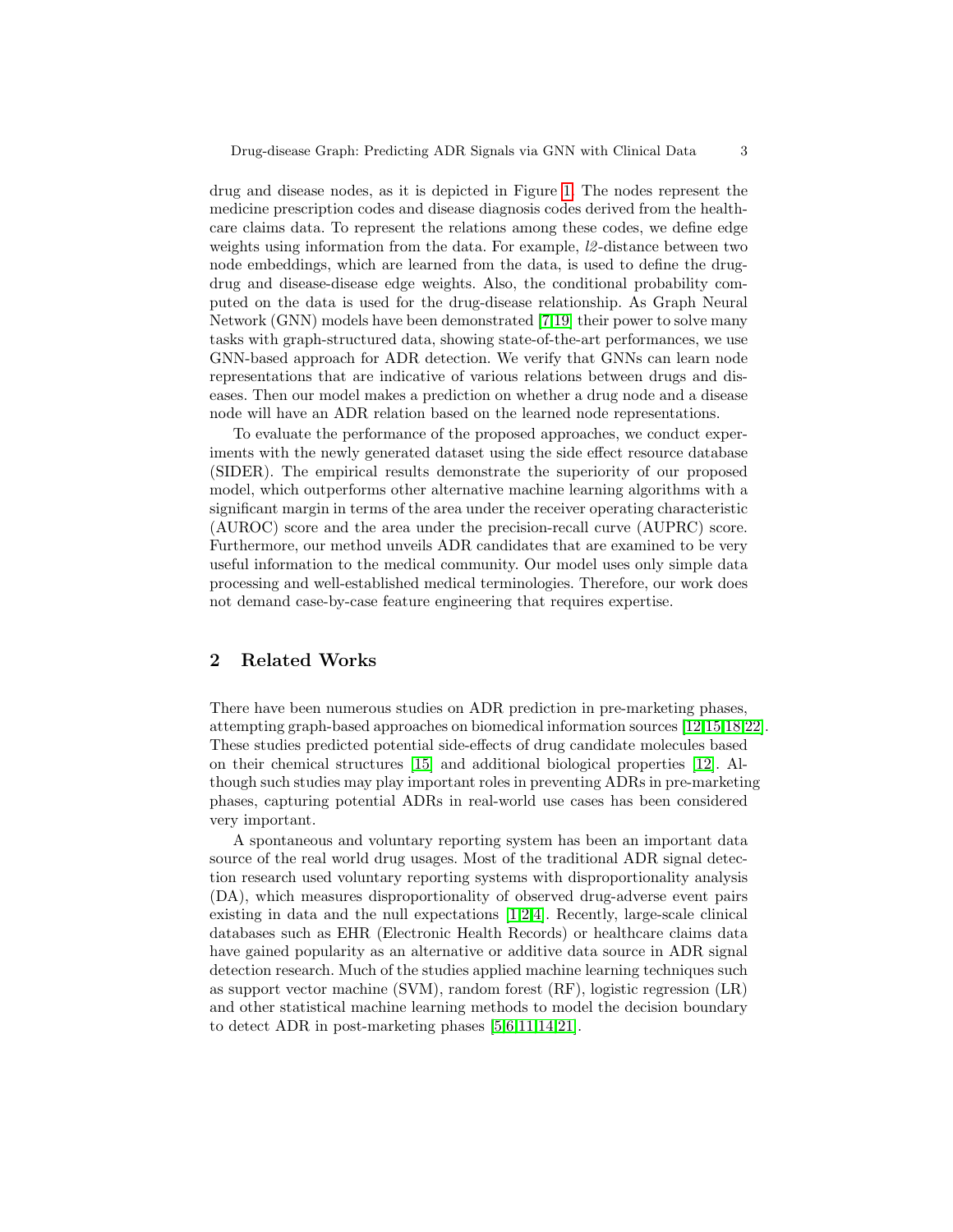4 H. Kwak et al.

More recently, researchers explored neural network-based models over clinical databases. Shang et al. [\[17\]](#page-11-12) combined graph structure with the memory network to recommend a personalized medication. The longitudinal electronic health records and drug-drug interaction information were embedded as a separate graph to be jointly considered for the recommendation. There also exists research for the recommendation, but the architectures are limited to the single use of instance symptoms [\[20](#page-11-13)[,23\]](#page-11-14), or patient history [\[9\]](#page-11-15). However, none of these research explored graph neural network model for predicting the ADR reactions in the post-marketing phase.

# 3 The Proposed Framework

In this section, we formulate our problem and describe how we apply graph structures for the task. We also present the process of training and prediction.

#### 3.1 Problem Formulation

The task is to predict the potential causal relationship between a given drug and a disease pair, which represents the prescription code and the diagnosis code in clinical data. To consider the various relationships between drugs and diseases, we convert our clinical data into a novel graph structure that consists of drug and disease nodes. The node representations and the edge weights are given according to the information retrieved from the clinical data NHIS-NSC in this study. We first learn a node embedding that reflects the temporal proximity between homogeneous nodes, i.e., drug-drug and disease-disease node pairs. In order to model the proximity between two codes, we form drug/disease sequences from patients' records.

After the drug-disease graph is constructed, we build a GNN model that predicts the signal of side effects between any pairs of drug and disease. The side effect labels, which are taken from the SIDER database, are given to a subset of drug-disease pairs in graph G. We define the label function  $l$ :  $V^{\rm SIDER}_{\rm drug}$  ×  $V_{\text{dis}}^{\text{SIDER}} \rightarrow \{0, 1\}$  as follows:

$$
l(v, w) = \begin{cases} 1 & \text{if } (v, w) \in E^{\text{SIDER}}, \\ 0 & \text{otherwise}, \end{cases}
$$
 (1)

where  $V_{\text{drug}}^{\text{SIDER}}$  and  $V_{\text{dis}}^{\text{SIDER}}$  are the subsets of  $V_{\text{drug}}$  and  $V_{\text{dis}}$  registered in the SIDER database respectively, and  $E^{\text{SIDER}}$  is the set of drug-disease pairs that are known to have side effect relation according to the SIDER database.

## <span id="page-3-0"></span>3.2 Code Embedding Learning with Skip-gram Model

Most large-scale clinical databases including NHIS-NSC, are collected in the form of longitudinal visit records of the patients. In this section, we explain how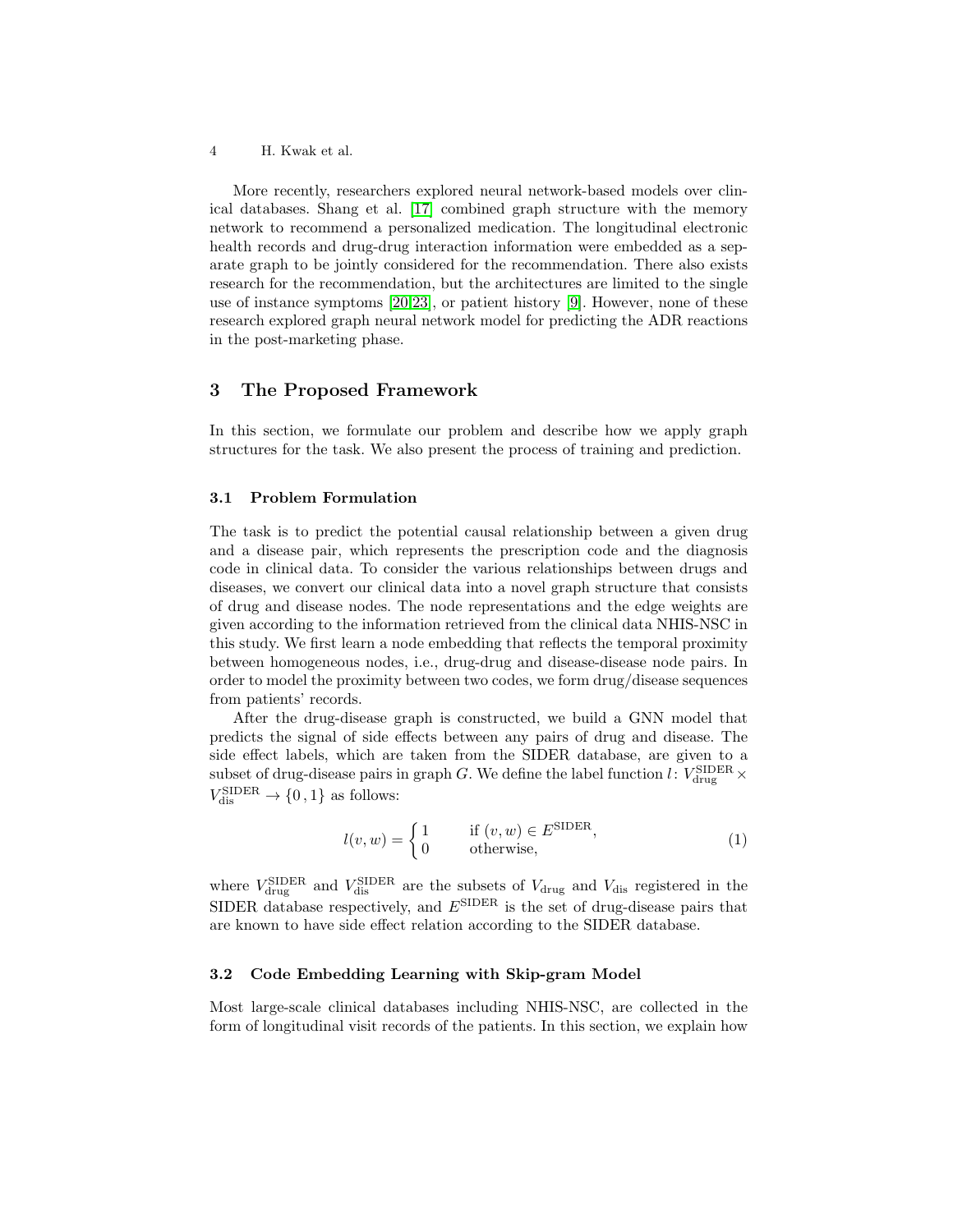we process the patient's longitudinal records as sequential data and apply skipgram model to learn the code embeddings.

Definition 1 (Drug/Disease Sequence) In the patient's longitudinal records, each patient can be treated as a sequence of hospital visits  ${v_1^{(n)}, v_2^{(n)}, ..., v_{T_n}^{(n)}}$  $T_n^{(n)}$ } where *n* represents each patient in the data, and  $T_n$  is the total number of visits of the patient. The  $i^{th}$  visit can be denoted as  $v_i^{(n)} = \{P_i^{(n)}, \mathcal{D}_i^{(n)}\}$  where  $\mathcal{P}_i^{(n)}$ is the set of prescribed codes and  $\mathcal{D}_i^{(n)}$  is the set of diagnosed codes in the  $i^{th}$ visit. Within a set of codes, codes are listed in arbitrary order. The size of each set is variable since the number of prescribed/diagnosed codes varies from visit to visit. With these sets of codes, we form a drug sequence  $\mathbf{Seq}_{drug}^{(n)}$  and a disease sequence  $\textbf{Seq}_{disease}(n)$  of  $n^{th}$  patient by listing each of the codes in a temporal order, as it is described below (Here, we leave out the symbol  $n$ ):

$$
\begin{aligned} \mathbf{Seq}_{drug} &= \{p_1, p_2, \dots, p_{T_p}\}, \ p_x \in \mathcal{P}_i, \\ \mathbf{Seq}_{discase} &= \{d_1, d_2, \dots, d_{T_d}\}, \ d_y \in \mathcal{D}_i, \end{aligned} \tag{2}
$$

where  $p_x \in \mathbb{R}^{V_p}$  and  $d_y \in \mathbb{R}^{V_d}$  are the one-hot vectors representing each of the medical codes in the sequences.  $V_p$  and  $V_d$  are the vocabulary size of the whole prescription and diagnosis codes within the data, respectively.  $T_p$  and  $T_d$  represent the total number of prescription/diagnosis codes of the patient's record. In this way, we can build a corpus consisting of  $\textbf{Seq}_{drua}$  or  $\textbf{Seq}_{disease}$ , in which the proximity-based code embedding learning can be implemented.

We use Skip-gram [\[13\]](#page-11-16) model to learn the latent representation of medical codes in our data, in a way that captures the temporal proximity between them. With  $\textbf{Seq}_{drug}$  or  $\textbf{Seq}_{discase}$ , we use the context window size of 16, meaning 16 codes behind and 16 codes ahead, and apply the Skip-gram learning with negative sampling scheme. As a result, we project both diagnosis codes and prescription codes into the separate lower-dimensional spaces, where codes are embedded close to one another that are in close proximity to them. The trained Skip-gram vectors are then used as the proximity-based code embeddings.

#### <span id="page-4-0"></span>3.3 Drug-disease Graph Construction

Here, we describe how we construct our unique Drug-disease graph from NHIS-NSC. In Definition 2, we explain the concept of the Drug-disease graph. Then, we explain the node representations and edge connections.

Definition 2 (Drug-disease Graph) We construct a single heterogeneous graph  $\mathcal{G} = (\mathcal{V}, \mathcal{E})$  consisting of drug and disease nodes, where  $\mathcal{V} = \mathcal{V}_{\text{drug}} \cup \mathcal{V}_{\text{dis}}$  is the union of drug and disease nodes, and  $\mathcal{E} = \mathcal{E}_{\text{drug}} \cup \mathcal{E}_{\text{dis}} \cup \mathcal{E}_{\text{inter}}$  is the union of homogeneous edges  $\mathcal{E}_{\text{drug}}$  and  $\mathcal{E}_{\text{dis}}$  (i.e. consisting of same type of nodes) and heterogeneous edges  $\mathcal{E}_{\text{inter}}$  (i.e. consisting of different types of nodes).

To represent  $\mathbf{v}_{\text{drug}} \in \mathcal{V}_{\text{drug}}$  and  $\mathbf{v}_{\text{dis}} \in \mathcal{V}_{\text{dis}}$ , we jointly use proximity-based node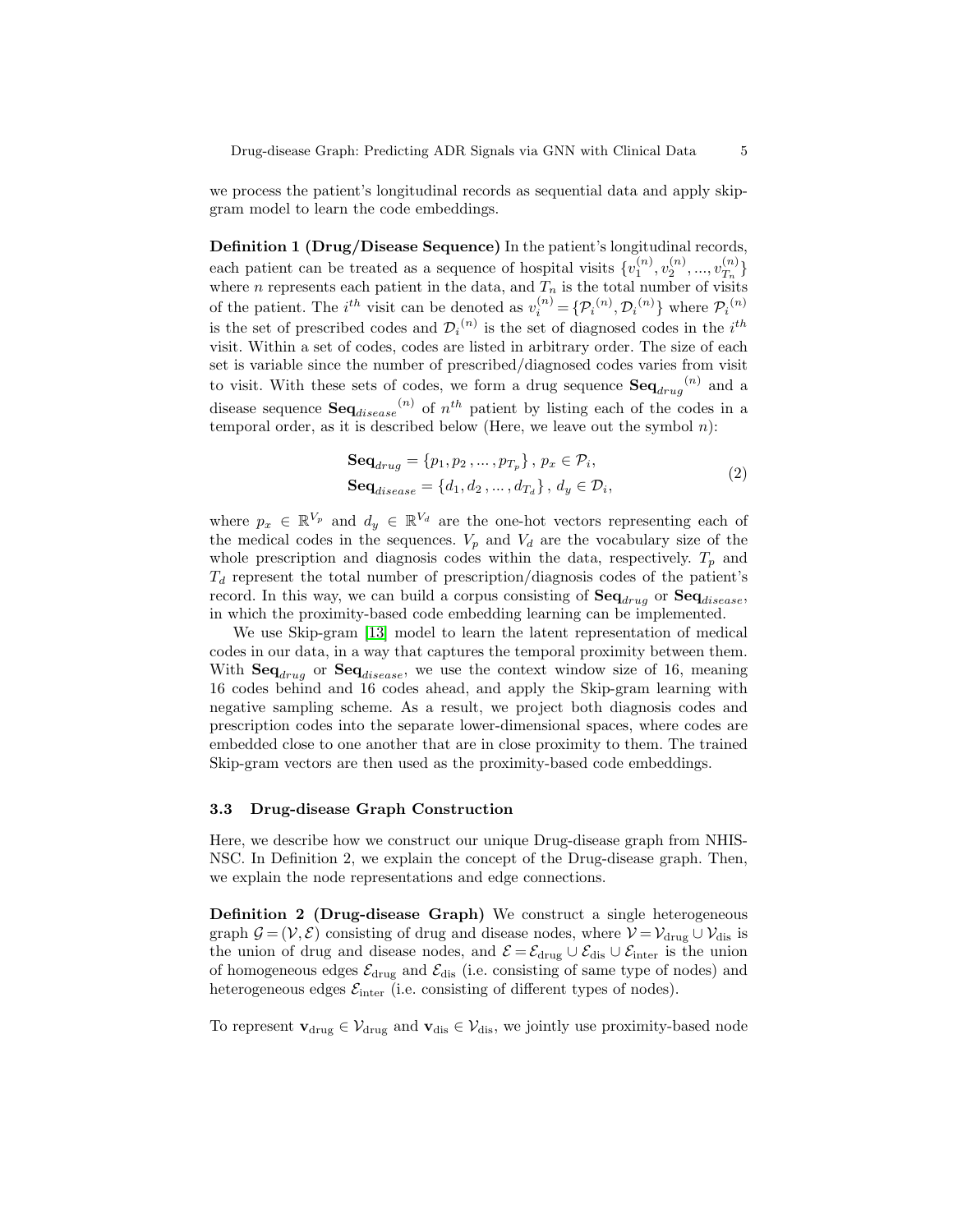representation along with category-based node representation. Proximity-based node representation is obtained by initial Skip-gram code embedding as in sec-tion [3.2.](#page-3-0) We denote a proximity-based drug node as  $\mathbf{v}'_{\text{drug}}$  and a disease node as  $v'_{\text{dis}}$ . Category-based node representation is designed to represent the categorical information of medical codes. We utilize the hierarchical structure of categorical codes (i.e. ATC and ICD-10 codes) by adopting the one-hot vector format. Since there are multiple categories for each code, the category-based node representation is shown as a concatenation of one-hot vectors, thus, a multi-hot vector. Finally, the initial node representation of the Drug-disease graph are represented as the concatenation of the proximity-based node embeddings and the categorybased node embeddings. Following are the definitions for the drug and disease node representations.

## Definition 3 (Node Representations)

$$
\mathbf{v}_{drug}^{\prime} = {\mathbf{v}_{drug}^1 || \mathbf{v}_{drug}^2 || \mathbf{v}_{drug}^3 || \mathbf{v}_{drug}^4 || \mathbf{v}_{drug}^5},
$$
  
\n
$$
\mathbf{v}_{dis}^{\prime} = {\mathbf{v}_{dis}^1 || \mathbf{v}_{dis}^2},
$$
  
\n
$$
\mathbf{v}_{drug} = {\mathbf{v}_{drug}^{\prime} || \mathbf{v}_{drug}^{\prime}},
$$
  
\n
$$
\mathbf{v}_{dis} = {\mathbf{v}_{dis}^{\prime} || \mathbf{v}_{dis}^{\prime}\},
$$
\n(3)

where  $\mathbf{v}''_{drug}$  is a category-based drug node,  $\mathbf{v}''_{dis}$  is a category-based disease node,  $v_{drug}$  is an initial drug node,  $v_{dis}$  is an initial disease node, and || is a vector concatenation function. Each  $\mathbf{v}_{drug}^{i}$  represents the each level in the ATC code structure and  $\mathbf{v}_{drag}^{\prime\prime} \in \mathbb{R}^{104}$ . Because the ATC code structure is represented in 5 levels, a drug node vector is also represented as the concatenation of 5 one-hot vectors. Similarly, each  $\mathbf{v}_{dis}^i$  represents each of the first two levels in the ICD-10 code structure and  $\mathbf{v}_{dis}^{"\mathbf{w}} \in \mathbb{R}^{126}$ . We only use two classification levels of the ICD-10 code structure, therefore, the disease node vector is represented as the concatenation of 2 one-hot vectors.

For homogeneous edges like  $\mathcal{E}_{\text{drug}}$  and  $\mathcal{E}_{\text{dis}}$ , we view the relationships between homogeneous nodes as the temporal proximity of two entities, meaning that two nodes are likely to be close together in the records. Therefore, using the proximity-based node embeddings, we compute l2 -distance between two node embeddings to estimate the temporal proximity. For heterogeneous edges, which are the edges connecting drug nodes and disease nodes, are given as the conditional probability of drug prescription given the diagnosed disease. The definitions of the two types of edges are given as follows:

**Definition 4 (Homogeneous Edges)** For any node  $i, j \in \mathcal{V}_{\text{drug}}$  (or  $\mathcal{V}_{\text{dis}}$ ), the edge weight  $w_{ij}$  between two nodes are defined using Gaussian weighting function as follows:

$$
w_{ij} = \begin{cases} exp(-\frac{\|\mathbf{v}'_i - \mathbf{v}'_j\|^2}{2\theta^2}) & \text{if } \|\mathbf{v}'_i - \mathbf{v}'_j\| \le threshold, \\ 0 & \text{otherwise,} \end{cases}
$$
(4)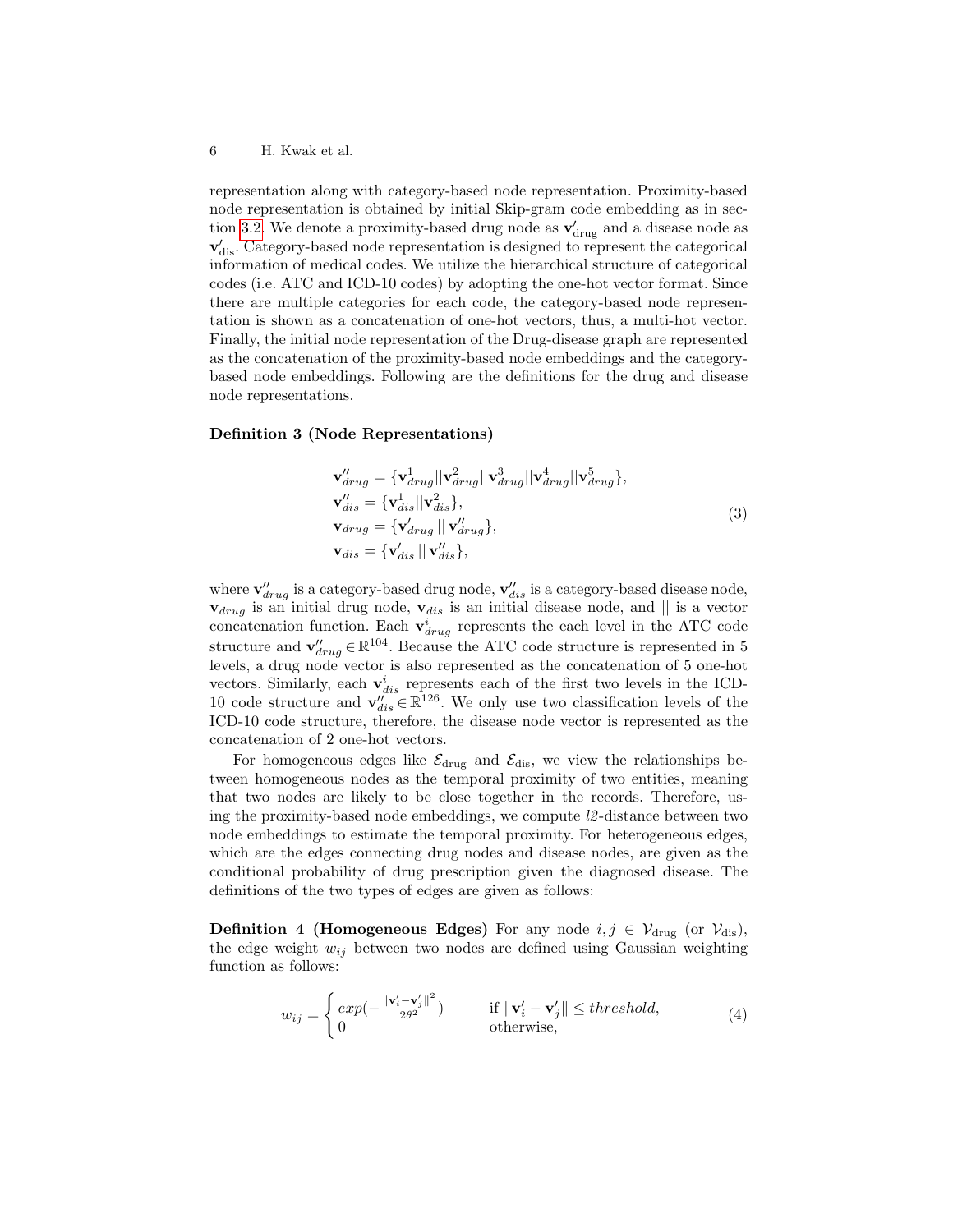for some parameters *threshold* and  $\theta$ .  $\mathbf{v}'_i$  and  $\mathbf{v}'_j$  are the proximity-based node embeddings of two nodes  $i$  and  $j$ . Later, we additionally use edge-forming thresholds to control the sparsity of the graph.

**Definition 5 (Heterogeneous Edges)** For any drug node  $i \in \mathcal{V}_{\text{drug}}$  and any disease node  $j \in \mathcal{V}_{\text{dis}}$ , the edge weight  $w_{ij}$  between two nodes are given as:

$$
w_{ij} = \frac{n_{ij}}{n_j},\tag{5}
$$

where  $n_{ij}$  is number of patients' histories in the NHIS-NSC database that is recorded with a diagnosis j and a prescription i in tandem.  $n_j$  is the number of patients' histories with the diagnosis j.

#### 3.4 A GNN-based Method for Learning Graph Structure

We aggregate neighborhood information of each drug/disease node from the constructed graph using the Graph Neural Network (GNN) framework. In each layer of GNN, the weighted sum of neighboring node features in the previous layer is computed to serve as the node features (after applying a RELU nonlinearity  $\sigma$ ) as follows:

$$
\mathbf{z_i}^{(l+1)} = \sigma\left(\sum_{j \in \mathcal{N}(i)} \alpha_{ij}^{(l)} W \mathbf{z_j}^{(l)}\right),\tag{6}
$$

where  $\mathcal{N}(i)$  denotes the set of neighbors of  $i^{th}$  node,  $\mathbf{z_i}^{(l)}$  denotes feature vector of  $i^{th}$  node at  $l^{th}$  layer, W denotes a learnable weight matrix and  $\alpha_{ij}^{(l)}$  denotes the normalized edge weight between  $i^{th}$  and  $j^{th}$  nodes at the  $l^{th}$  layer. In the first layer, the initial drug/disease node representations are each passed through a nonlinear projection function to match their dimensions.

We use two weighting schemes for  $\alpha_{ij}^{(l)}$ . The first variant follows the definition in [\[7\]](#page-11-4), and the weight is defined as follows:

$$
\alpha_{ij} = \frac{w_{ij}}{\sqrt{d_i d_j}},\tag{7}
$$

where  $d_i$  and  $d_j$  are the degree of nodes i and j respectively, and  $w_{ij}$  are the edge weights defined in section [3.3.](#page-4-0) The weights are fixed for all layers. The second weighting scheme instead learns the weighting scheme using attention mechanism [\[19\]](#page-11-5) as follows:

$$
\alpha_{ij}^{(l)} = \frac{\exp(g(\mathbf{z_i}^{(l)}, \mathbf{z_j}^{(l)}))}{\sum_{k \in \mathcal{N}(i)} \exp(g(\mathbf{z_i}^{(l)}, \mathbf{z_k}^{(l)}))},\tag{8}
$$

where  $g$  is a single fully-connected layer with LeakyReLU nonlinearity that takes a pair of node features as input. In the rest of this paper, we call the network with the first weighting scheme as GCN and the network with the second scheme as GAT.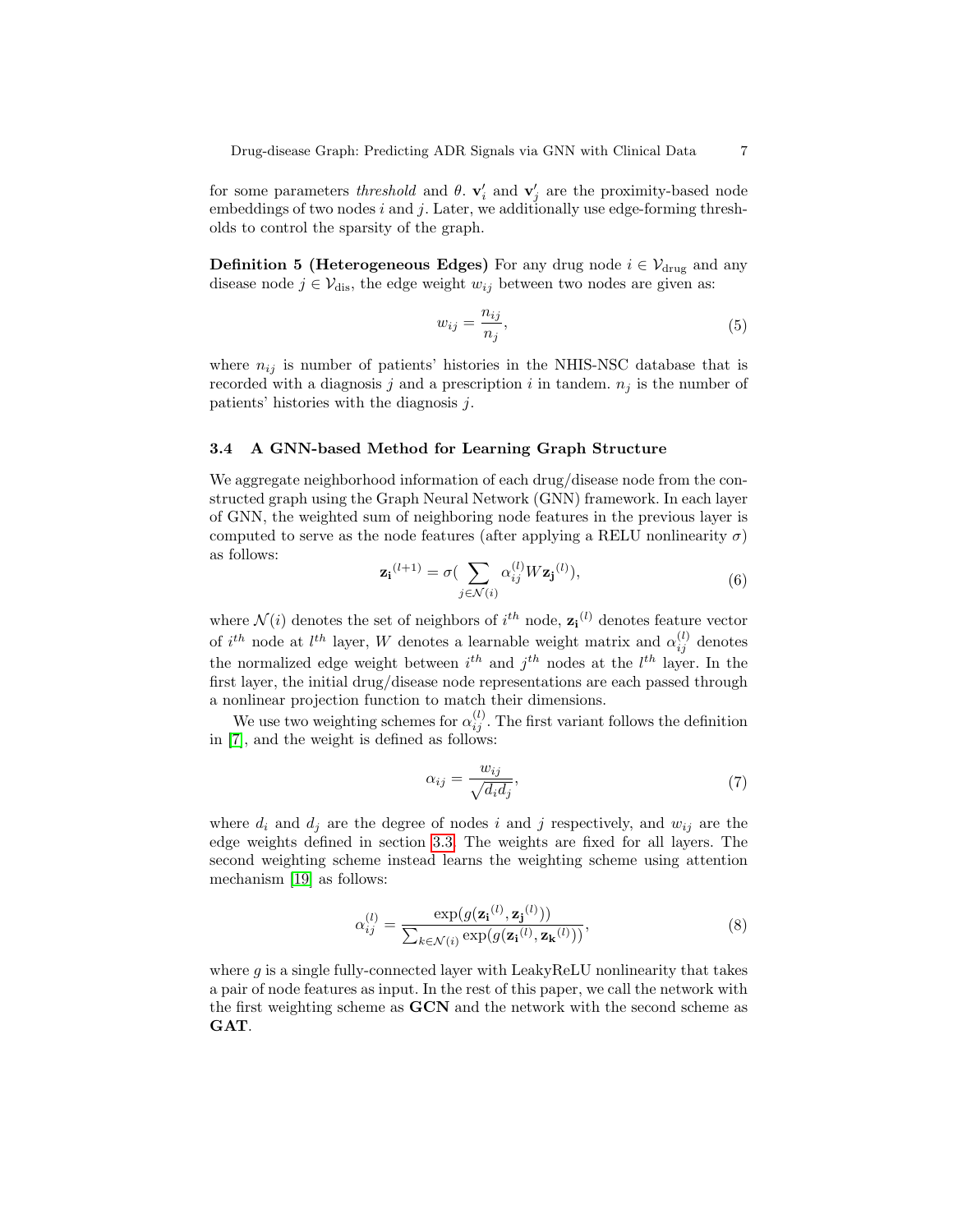#### 8 H. Kwak et al.

<span id="page-7-0"></span>Table 1. Summary statistics of the constructed graph and datasets

| Edge-forming threshold              | Low     | High  |
|-------------------------------------|---------|-------|
| $#$ Drug nodes                      | 1,201   |       |
| $#$ Labeled drug-dis pairs in train | 37,016  |       |
| $#$ Labeled drug-dis pairs in test  | 6,092   |       |
| $#$ Disease nodes                   | 10,117  |       |
| $#$ Drug2drug-Edges                 | 19,918  | 7.199 |
| $#$ Drug2dis-Edges                  | 1,306   |       |
| $# Dis2dis-Edge$                    | 401,801 |       |

We predict the ADR signal of a drug-disease pair using the learned embeddings from the GNN model with a single bilinear layer as follows:

$$
\hat{y}_{ij} = \sigma(\mathbf{z_i}^{(L)} W_p \mathbf{z_j}^{(L)} + b),\tag{9}
$$

where  $W_p$ , b are the learnable weights, and  $v_i^{(L)}$ ,  $v_j^{(L)}$  are the node features of drug node  $i$  and disease node  $j$  at the last GNN layer. The whole model is trained by minimizing the cross-entropy loss.

# 4 Experiments

#### 4.1 Data preprocessing

As we get the labels from the SIDER database and the edge weight from the NHIS-NSC database, we retrieve the drug and disease nodes over the joint set of two databases. The resulting dataset is composed of 607 drugs and 556 diseases, and the number of positive samples, indicating the drug-side effect relationships, are 28,746 pairs. A negative sample is defined as a combination of drugs and diseases over the dataset, where the known 28,746 positive samples are excluded. We randomly select negative samples, setting the size of negative samples same as the size of positive samples.

#### 4.2 Experimental Settings

Since we extract those combinations from the SIDER database, it is plausible to believe that they have not been reported as ADRs. Although the labels are only given to the drug-disease pairs over the joint set of two databases, we make use of all the drugs and diseases in NHIS-NSC as graph nodes to utilize the relations among the drugs and diseases.

To predict the link between the drugs and diseases, we split drug-disease pairs from the ADR dataset into training, validation, and test sets, ensuring that the classes of diseases included in each set do not overlap. The reason we split the data without overlapping disease classes is to increase the usability of the ADR signal detection model. It is also because only a few classes of diseases exist in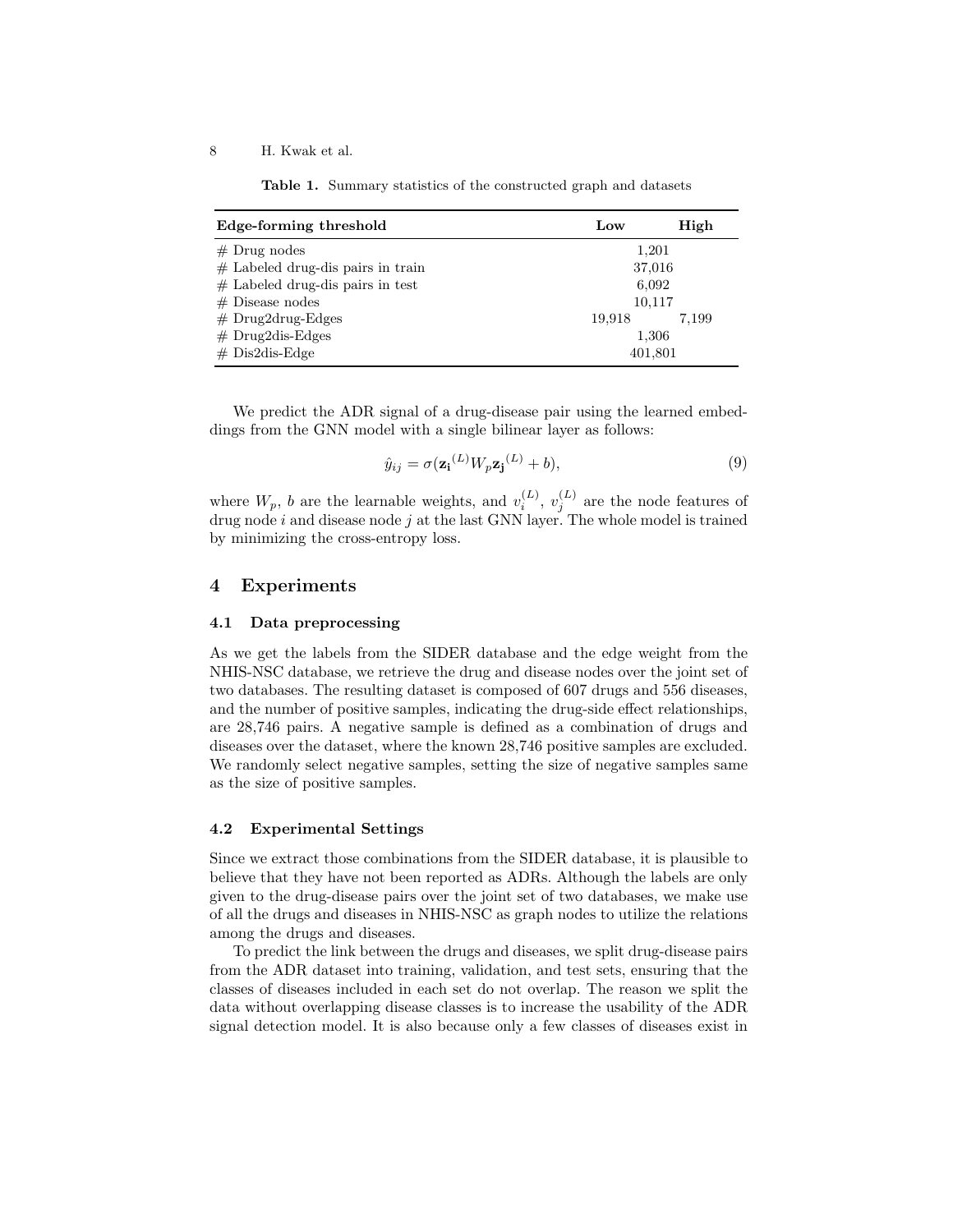| Model           | <b>AUROC</b>      | <b>AUPRC</b>      |
|-----------------|-------------------|-------------------|
| LR.             | $0.631 \pm 0.006$ | $0.585 \pm 0.007$ |
| NN              | $0.739 \pm 0.005$ | $0.701 \pm 0.006$ |
| $GCN_{low}$     | $0.795 \pm 0.006$ | $0.775 \pm 0.006$ |
| $GAT_{low}$     | $0.732 \pm 0.005$ | $0.686 \pm 0.009$ |
| $adrGCN_{low}$  | $0.755 \pm 0.008$ | $0.726 \pm 0.009$ |
| $GCN_{high}$    | $0.784 \pm 0.006$ | $0.761 \pm 0.008$ |
| $GAT_{high}$    | $0.733 \pm 0.008$ | $0.692 \pm 0.009$ |
| $adrGCN_{high}$ | $0.756 \pm 0.004$ | $0.732 \pm 0.006$ |

<span id="page-8-0"></span>Table 2. Model AUROC and AUPRC performances (including 95% CI)

our dataset, and therefore there could be a data leakage if the same disease class exists in both training and validation. The class of disease means the classification up to the third digit of ICD-10 codes. Note that we make the inference very difficult by not letting the model know which classes of diseases are linked with drugs as ADRs. We use 80% of data for training, 10% for validation, and the remaining 10% for testing.

To control the sparsity of a graph, we build two types of graphs where the edgeforming threshold is either low or high. When the edge-forming threshold is low, the graph has more edges, having more information as a result. We examine whether it is beneficial or detrimental to have more edge information. We distinguish two graphs by setting the thresholds for  $\mathcal{E}_{\text{drug}}$  differently. The summary statistics of the constructed graphs and datasets are provided in Table [1.](#page-7-0)

#### 4.3 Evaluations

To verify the performance of the GCN-based approach, we compare GCN-based models with non-graph-based ML techniques. We apply vanilla GCN and its variants to examine the effect of considering the edge types. The followings are the models used for the graph embedding learnings. All the neural-network based models use two layers with a hidden dimension of 300.

- $-$  LR is a logistic regression (LR) approach with information of the graph topology. The vector composed of initial node representations of the node itself and its neighbor nodes are input to the LR model. The number of neighbors is limited to 10.
- NN is a 2-layer fully-connected neural network which is solely based on the initial node representations.
- $\mathbf{GCN}_{low}$  is a graph convolution network, a representative GNN model that uses graph convolutions [\[7\]](#page-11-4).
- $GAT_{low}$  is a GNN that applies the attention mechanism on the node embeddings. Here we use GAT with two layers, where the number of heads are (4,4) for each layer.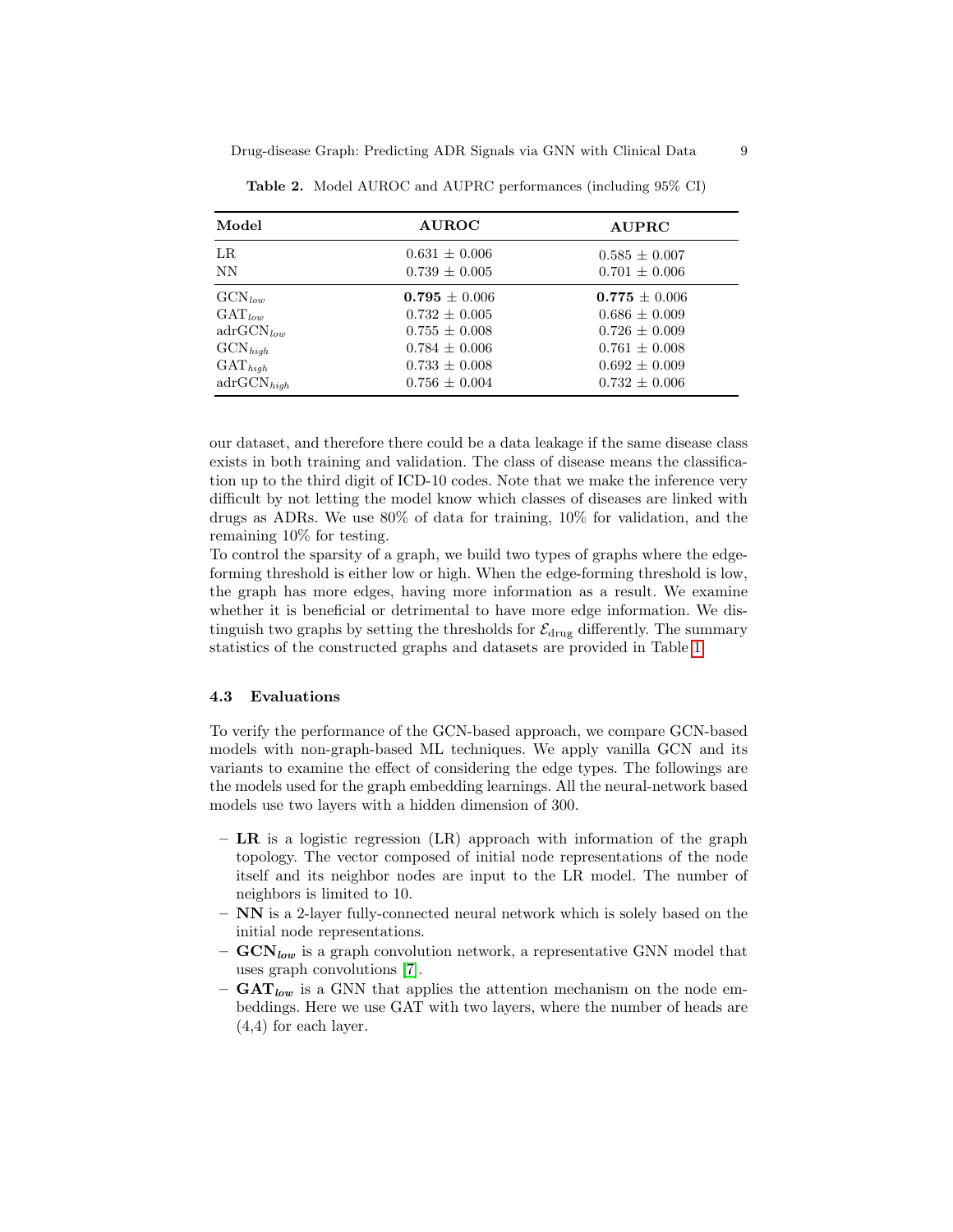- 10 H. Kwak et al.
	- adr $GCN_{low}$  is an adapted version of GCN, that uses separate GCN layers according to the edge types and then aggregate them.
	- $\text{GCN}_{high}$ ,  $\text{GAT}_{high}$ ,  $\text{adrGCN}_{high}$  are the graph-based models applied to the sparser graph, i.e. the edge-forming threshold is high.

As shown in Table [2,](#page-8-0) the proposed graph-based approaches surpass all the non-graph-based approaches. The best AUROC performance is achieved when GCN is applied with the low edge-forming threshold. The results show that the GCN model efficiently leverages the information from sufficiently selected edges. To see the robustness of the proposed method, we also examine whether our model works well for the infrequent drug-ADR pairs. We evaluate model performance for the infrequent drug-ADR pairs, which are labeled as 'rare' or 'post-marketing' in SIDER. As a result, the best average test accuracy in infrequent drug-ADR pairs is achieved with  $\mathbf{adrGCN}_{high}$  (0.746), demonstrating that using multiple GCNs according to the edge types is useful to detect rare symptoms. According to the SIDER database, the ADRs with 'rare' or 'postmarketing' labels are reported with frequencies under 0.01.

#### 4.4 Newly-Described ADR Candidates

To verify the power of the graph-based approach to discover ADR candidates which are unseen in the dataset, we extract the drug-disease pairs which are predicted to be positive with high probability — over  $0.97$  but labeled as negative (false positive). To demonstrate the genuine power of graph-based methods, we exclude the candidates that are also positively predicted by the baseline neural network, which does not use relational information. As a result, clinical experts (M.D.) confirm that there exist pairs that are clearly considered to be real ADRs. The pairs are listed in Table [3.](#page-10-6)

Many of the discovered pairs, including umbrella terms like edema, are rather symptoms and signs than diseases. This can be explained by the fact that the SIDER database is less comprehensive to cover all the specific symptoms, that can be induced by taking medicine. Especially, cardiac murmur and abnormal reflex are frequent symptoms, but it is reasonable to say that the suggested pairs are ADRs. For example, Dasatinib is used to treat leukemia and can have significant cardiotoxicity, which can lead to cardiac murmurs. Hydroxycarbamide is a cytotoxic drug used for certain types of cancer, and it is known that cytotoxic medications can cause electrolyte imbalance leading to abnormal reflex.

There are also significant pairs such as alendronic acid and tetany in the third row. Severe and transient hypocalcemia is a well-known side-effect of bisphosphonates, which can lead to symptoms of tetany. Alendronic acid is classified as bisphosphonates, and therefore, tetany can be described as ADR of alendronic acid. Ibandronic acid and etidronic acid in the last two rows are also bisphosphonates, and the paired symptoms are relevant to the usage of bisphosphonates. Unspecified edema may signify bone marrow edema caused by bisphosphonate use, and electrolyte imbalance, which can lead to abnormal reflex, can be caused by etidronic acid use. All these explanations show that the ADR pairs we extract are based on various relations among drugs and diseases.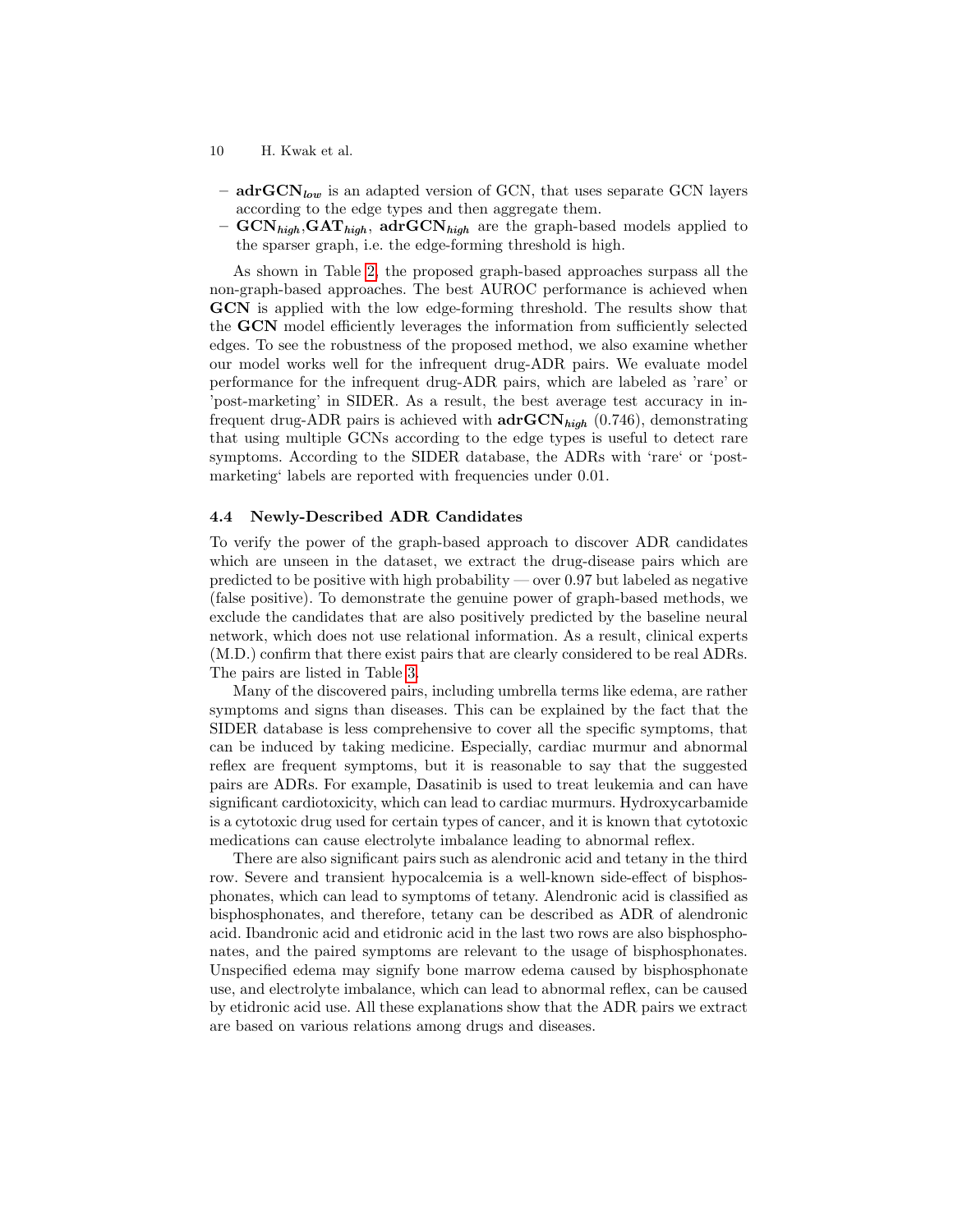| Drug name        | ADR symptom       | Probability |
|------------------|-------------------|-------------|
| Dasatinib        | Cardiac murmur    | 0.985       |
| Hydroxycarbamide | Abnormal reflex   | 0.981       |
| Alendronic acid  | Tetany            | 0.978       |
| Ibandronic acid  | Unspecified edema | 0.976       |
| Etidronic acid   | Abnormal reflex   | 0.972       |

<span id="page-10-6"></span>Table 3. Newly-described drug-ADR pairs which are predicted, by the proposed method, to be positive with high probability.

# 5 Conclusion

In this study, we propose a novel graph-based approach for ADR detection by constructing a graph from the large-scale healthcare claims data. Our model can capture various relations among drugs and diseases, showing improved performance in predicting drug-ADR pairs. Furthermore, our model even predicts drug-ADR pairs that do not exist in the established ADR database, showing that it is capable of supplementing the ADR database. The explanation by clinical experts verifies that the graph-based method is valid for ADR detection. In this study, we only make inferences within the labeled dataset, yet we plan to make inferences on unlabeled data to discover unknown ADR pairs, which will be a huge breakthrough in ADR detection.

Acknowledgements K. Jung is with Automation and Systems Research Institute (ASRI), Seoul National University. This work was supported by the National Research Foundation of Korea (NRF) grant funded by the Korea government (No. 2016R1A2B2009759).

# References

- <span id="page-10-1"></span>1. Bate, A., Lindquist, M., Edwards, I.R., Orre, R.: A data mining approach for signal detection and analysis. Drug Safety 25(6), 393–397 (2002)
- <span id="page-10-2"></span>2. Hauben, M., Bate, A.: Decision support methods for the detection of adverse events in post-marketing data. Drug discovery today 14(7-8), 343–357 (2009)
- <span id="page-10-4"></span>3. Hazell, L., Shakir, S.A.: Under-reporting of adverse drug reactions. Drug safety 29(5), 385–396 (2006)
- <span id="page-10-3"></span>4. Hochberg, A., Hauben, M.: Time-to-signal comparison for drug safety data-mining algorithms vs. traditional signaling criteria. Clinical Pharmacology & Therapeutics 85(6), 600–606 (2009)
- <span id="page-10-0"></span>5. Jeong, E., Park, N., Choi, Y., Park, R.W., Yoon, D.: Machine learning model combining features from algorithms with different analytical methodologies to detect laboratory-event-related adverse drug reaction signals. PloS one 13(11) (2018)
- <span id="page-10-5"></span>6. Karlsson, I., Zhao, J., Asker, L., Boström, H.: Predicting adverse drug events by analyzing electronic patient records. In: Conference on Artificial Intelligence in Medicine in Europe. pp. 125–129. Springer (2013)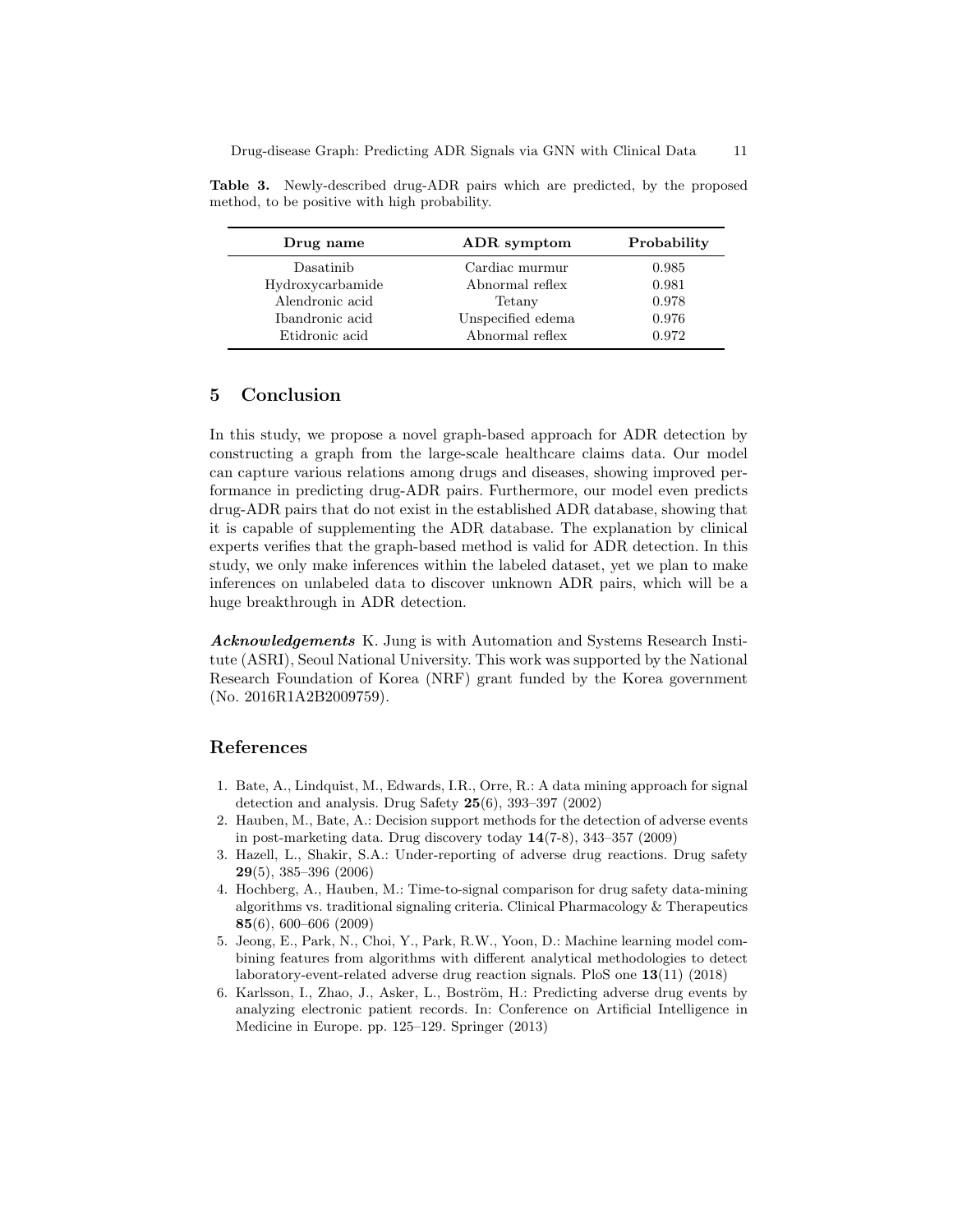- 12 H. Kwak et al.
- <span id="page-11-4"></span>7. Kipf, T.N., Welling, M.: Semi-supervised classification with graph convolutional networks. arXiv preprint arXiv:1609.02907 (2016)
- <span id="page-11-0"></span>8. Lazarou, J., Pomeranz, B.H., Corey, P.N.: Incidence of adverse drug reactions in hospitalized patients: a meta-analysis of prospective studies. JAMA  $279(15)$ , 1200–1205 (1998)
- <span id="page-11-15"></span>9. Le, H., Tran, T., Venkatesh, S.: Dual memory neural computer for asynchronous two-view sequential learning. In: Proceedings of the 24th ACM SIGKDD. pp. 1637– 1645. ACM (2018)
- <span id="page-11-3"></span>10. Lee, J., Lee, J.S., Park, S.H., Shin, S.A., Kim, K.: Cohort profile: the national health insurance service–national sample cohort (nhis-nsc), south korea. International journal of epidemiology  $46(2)$ , e15–e15 (2016)
- <span id="page-11-10"></span>11. Liu, M., McPeek Hinz, E.R., Matheny, M.E., Denny, J.C., Schildcrout, J.S., Miller, R.A., Xu, H.: Comparative analysis of pharmacovigilance methods in the detection of adverse drug reactions using electronic medical records. JAMIA 20(3), 420–426 (2012)
- <span id="page-11-6"></span>12. Liu, M., Wu, Y., Chen, Y., Sun, J., Zhao, Z., Chen, X.w., Matheny, M.E., Xu, H.: Large-scale prediction of adverse drug reactions using chemical, biological, and phenotypic properties of drugs. Journal of the American Medical Informatics Association 19(e1), e28–e35 (2012)
- <span id="page-11-16"></span>13. Mikolov, T., Sutskever, I., Chen, K., Corrado, G.S., Dean, J.: Distributed representations of words and phrases and their compositionality. In: Advances in neural information processing systems. pp. 3111–3119 (2013)
- <span id="page-11-2"></span>14. Park, M.Y., Yoon, D., Lee, K., Kang, S.Y., Park, I., Lee, S.H., Kim, W., Kam, H.J., Lee, Y.H., Kim, J.H., et al.: A novel algorithm for detection of adverse drug reaction signals using a hospital electronic medical record database. Pharmacoepidemiology and drug safety 20(6), 598–607 (2011)
- <span id="page-11-7"></span>15. Pauwels, E., Stoven, V., Yamanishi, Y.: Predicting drug side-effect profiles: a chemical fragment-based approach. BMC bioinformatics 12(1), 169 (2011)
- <span id="page-11-1"></span>16. Sarker, A., Ginn, R., Nikfarjam, A., O'Connor, K., Smith, K., Jayaraman, S., Upadhaya, T., Gonzalez, G.: Utilizing social media data for pharmacovigilance: a review. Journal of biomedical informatics 54, 202–212 (2015)
- <span id="page-11-12"></span>17. Shang, J., Xiao, C., Ma, T., Li, H., Sun, J.: Gamenet: Graph augmented memory networks for recommending medication combination. In: Proceedings of the AAAI. vol. 33, pp. 1126–1133 (2019)
- <span id="page-11-8"></span>18. Su, C., Tong, J., Zhu, Y., Cui, P., Wang, F.: Network embedding in biomedical data science. Brief. Bioinform pp. 1–16 (2018)
- <span id="page-11-5"></span>19. Veličković, P., Cucurull, G., Casanova, A., Romero, A., Lio, P., Bengio, Y.: Graph attention networks. In: ICLR (2018)
- <span id="page-11-13"></span>20. Wang, M., Liu, M., Liu, J., Wang, S., Long, G., Qian, B.: Safe medicine recommendation via medical knowledge graph embedding. arXiv:1710.05980 (2017)
- <span id="page-11-11"></span>21. Yoon, D., Park, M., Choi, N., Park, B.J., Kim, J.H., Park, R.: Detection of adverse drug reaction signals using an electronic health records database: Comparison of the laboratory extreme abnormality ratio (clear) algorithm. Clinical Pharmacology & Therapeutics  $91(3)$ , 467–474 (2012)
- <span id="page-11-9"></span>22. Yue, X., Wang, Z., Huang, J., Parthasarathy, S., Moosavinasab, S., Huang, Y., Lin, S.M., Zhang, W., Zhang, P., Sun, H.: Graph embedding on biomedical networks: Methods, applications, and evaluations. arXiv preprint arXiv:1906.05017 (2019)
- <span id="page-11-14"></span>23. Zhang, Y., Chen, R., Tang, J., Stewart, W.F., Sun, J.: Leap: learning to prescribe effective and safe treatment combinations for multimorbidity. In: Proceedings of the 23rd ACM SIGKDD. pp. 1315–1324. ACM (2017)